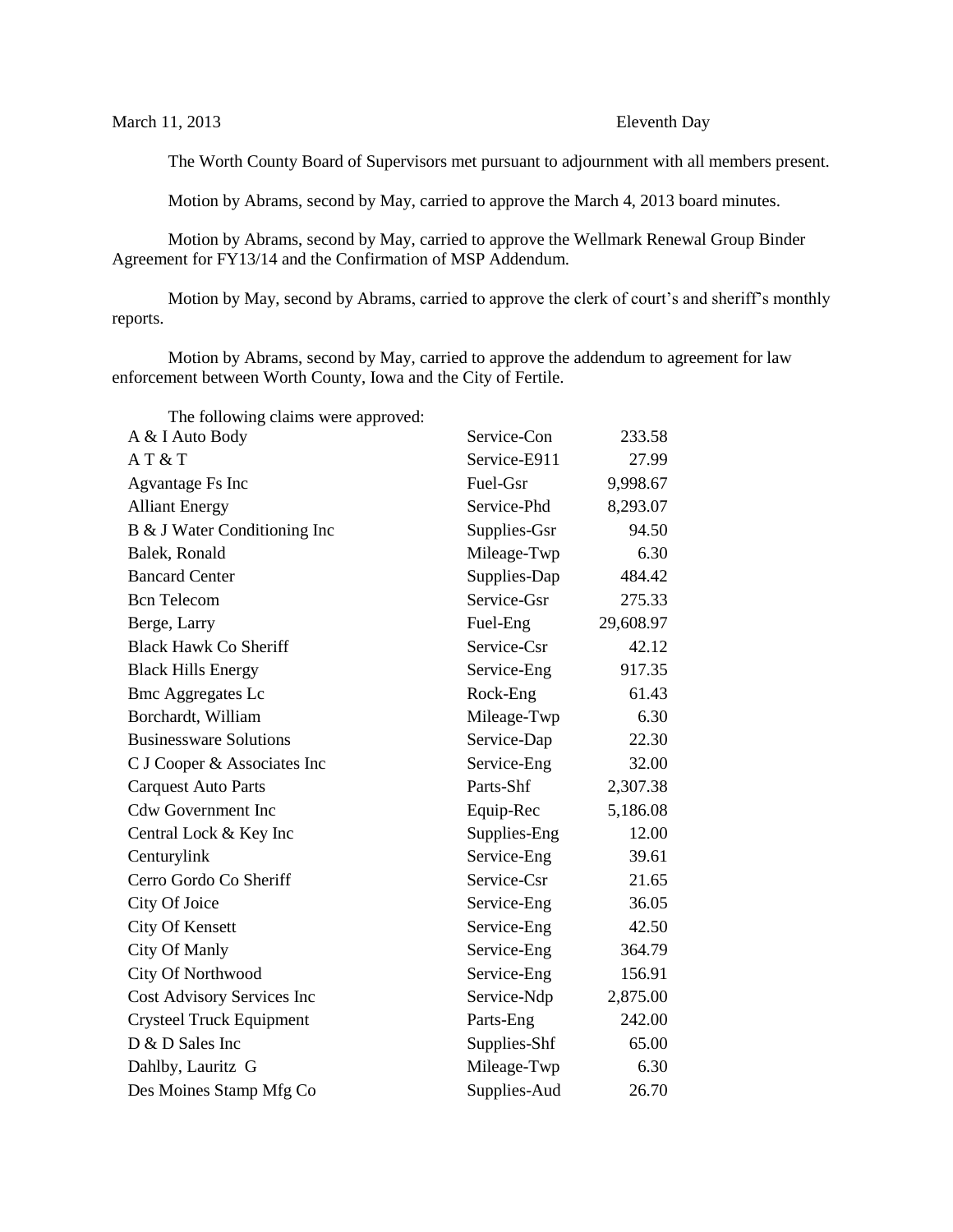| Dickinson County Sheriff       | Service-Csr  | 27.00    |
|--------------------------------|--------------|----------|
| Eliot, Inc.                    | Service-Eng  | 2,029.25 |
| <b>Fastenal Company</b>        | Supplies-Con | 28.00    |
| Floyd County Sheriff           | Service-Csr  | 58.50    |
| <b>Frank Dunn Company</b>      | Supplies-Eng | 699.00   |
| Gordy's Repair & Implement     | Service-Eng  | 120.35   |
| Goveonnection Inc              | Equip-Dap    | 1,300.00 |
| Greve Law Office               | Exp-Aty      | 318.00   |
| Greve, Jeff                    | Mileage-Aty  | 23.63    |
| Hackbart, Philip E.            | Mileage-Twp  | 16.80    |
| Hanson, James David            | Edu-Con      | 20.00    |
| Haugen, David                  | Mileage-Sup  | 34.65    |
| Hawkeye Legal Services Inc     | Service-Csr  | 50.00    |
| Healthworks                    | Service-Eng  | 21.00    |
| <b>Heartland Power Coop</b>    | Service-Wwt  | 2,727.48 |
| Hogen Lawn Care                | Service-Gsr  | 537.30   |
| Howard County Sheriff's Office | Service-Csr  | 26.17    |
| Huber Supply Co                | Supplies-Eng | 105.00   |
| Ia Apco                        | Edu-Shf      | 405.00   |
| Ia Emergency Number Assoc      | Edu-E911     | 300.00   |
| Ia Northern Railway Co         | Proj-Ndp     | 9,191.91 |
| Ia Prison Industries           | Supplies-Eng | 78.50    |
| Independence Police Dept       | Service-Juj  | 22.70    |
| Isac                           | Edu-Sup      | 390.00   |
| Isaca                          | Edu-Aud      | 295.00   |
| Kossuth County Sheriff         | Service-Csr  | 79.39    |
| Larsen Plumbing & Heating Inc  | Service-Gsr  | 331.06   |
| Madson, Dennis E               | Mileage-Twp  | 1.58     |
| Manly Police Dept              | Service-Juj  | 15.00    |
| Marshall & Swift Inc           | Service-Gsr  | 343.33   |
| Martin Bros Dist Co. Inc       | Supplies-Gsr | 449.92   |
| May, Dennis                    | Mileage-Sup  | 63.00    |
| Mediacom                       | Service-Con  | 447.30   |
| <b>Medical Arts Press</b>      | Supplies-Phd | 145.50   |
| Mike's C & O Tire              | Service-Shf  | 395.72   |
| Mireles, Sandra                | Mileage-Soc  | 782.25   |
| Mitchell Co Sheriff            | Service-Csr  | 31.95    |
| Mueller, Dean A                | Edu-Con      | 20.00    |
| <b>Nacyso</b>                  | Dues-Vaf     | 30.00    |
| No Ia Juvenile Detention       | Service-Juj  | 1,625.00 |
| North Country Equipment Llc    | Parts-Con    | 295.88   |
| Northwood Anchor               | Service-Phd  | 36.00    |
| Northwood Electric Inc         | Service-Eng  | 218.31   |
|                                |              |          |